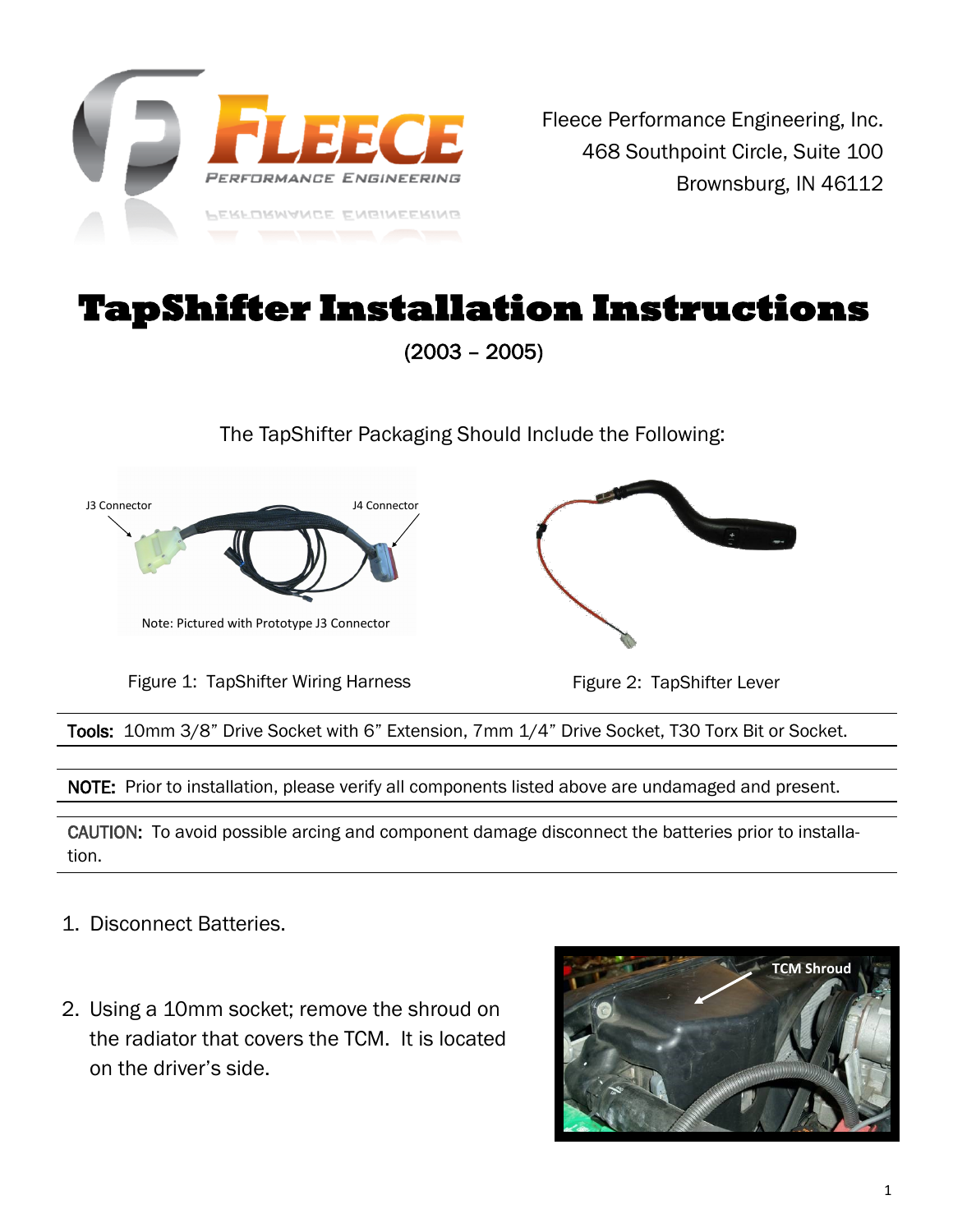- 3. Remove the red (J2) connector from the TCM. The TCM is labeled "R" and "G" to identify the connectors.
- 4. Insert the red (J2) connector from the vehicle harness, into the red colored (J3) connector on the TapShifter harness.

NOTE: The terminal insulators are keyed to only install in one direction. DO NOT FORCE INSTALLATION .

- 5. Insert the grey colored (J4) connector on the TapShifter harness , into the red (J2) connector in the TCM.
- 6. Install the TCM on the radiator shroud.
- 7. Create or find an opening in the firewall to pass the opposite end of the TapShifter wiring harness into the cab. The factory bulkhead under the brake booster is a good location (1). Make an incision into the rubber on the top side being careful not to cut into the factory wiring.
- 8. Carefully route the TapShifter wiring harness through the engine compartment and firewall.

CAUTION: Route wiring harness away from moving parts and hot components.





J2 (Red) Connector



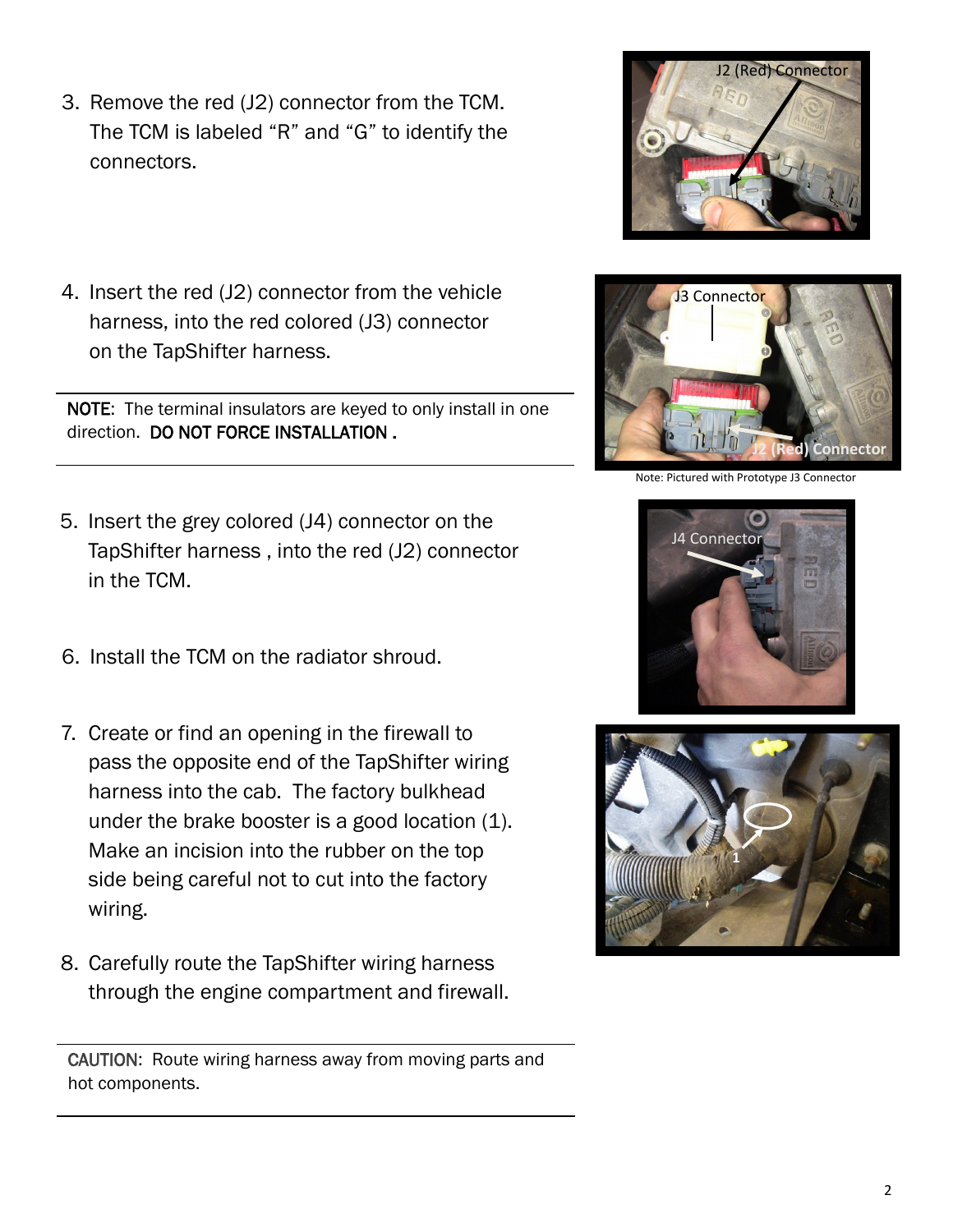3

- 9. Remove the dash panel that covers the gauge cluster, radio, light switch etc. by gently pulling on the dash panel until it pops back away from the rest of the dash
- NOTE: It helps to put the steering wheel all the way down and to put the shift lever into first range. MAKE SURE VEHICLE IS NOT RUNNING!
- 10. Remove the plastic panel covering the top of the steering column (1).
- 11. Using a 7mm socket; remove the plastic panel below the steering column.
- 12. Remove the steel support (2) from below the steering column.
- 13. Unplug the factory shifter wiring harness. It is a black 2-pin plug.
- 14. Using a T30 torx bit; remove the factory shift lever by removing bolt (3).
- 15. Install the new TapShifter Lever.
- 16. Route the TapShifter wiring in the same manner as the factory shift lever harness.
- 17. Plug the 2-pin connector of the TapShifter harness into the factory shifter harness.
- 18. Plug the 4-pin connector of the TapShifter lever harness into the TapShifter wiring harness.

CAUTION: Route wires where they cannot be pinched or damaged by the pedals, shift mechanism, or steering column.